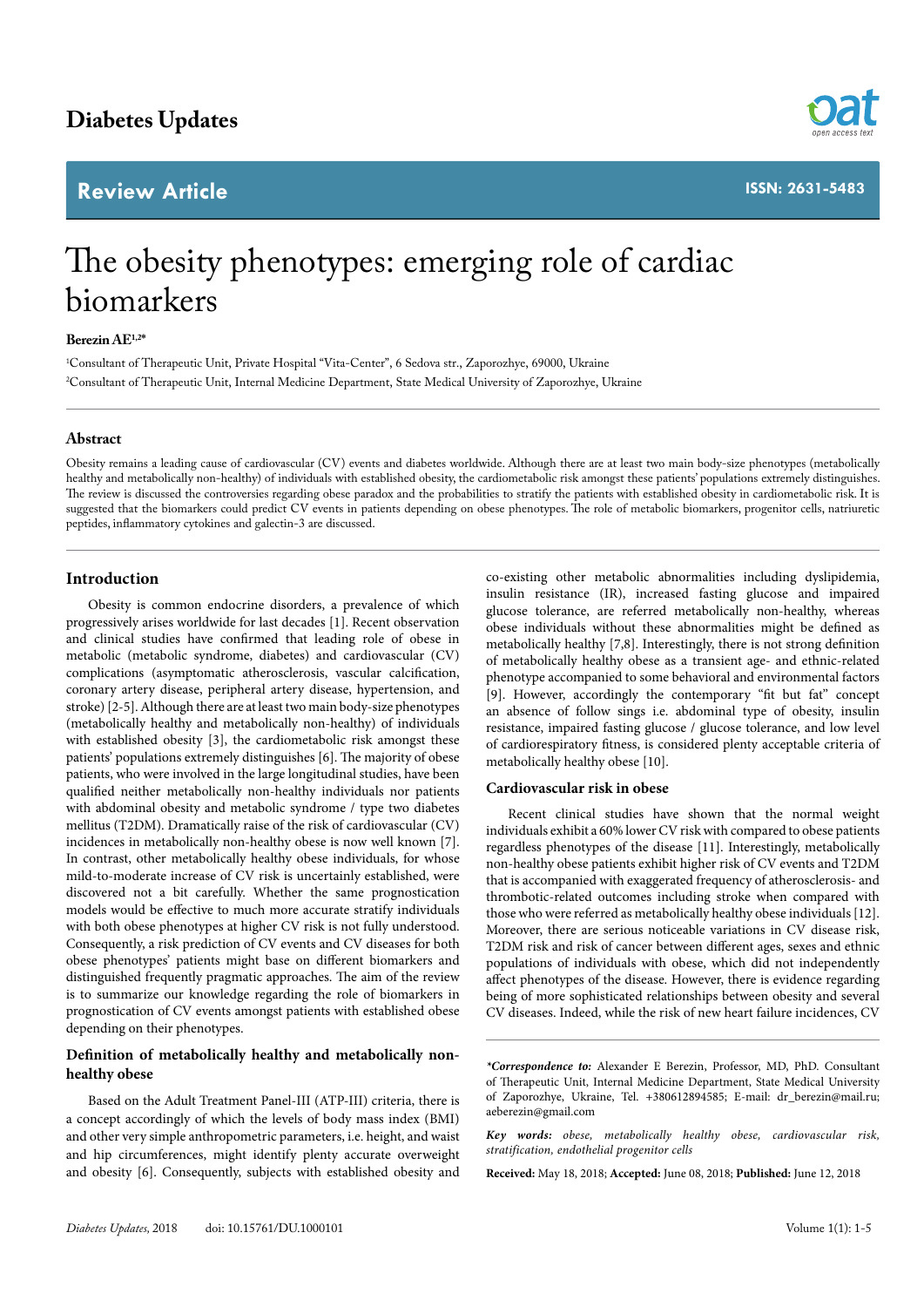complications after vascular surgery, cardiac resynchronization therapy and venous thrombosis has been shown to be significantly higher in obese patients, there is a survival advantage for overweight / obese patients compared with normal weight (BMI = 18.6 to 24.9 kg/m<sup>2</sup>) or underweight (BMI ≤18.5 kg/m<sup>2</sup>) patients. Similar typically U shaped relation between with an increased CV risk in underweight subjects and a beneficial effect of overweight and obese individuals was recently described as specific phenomenon called "obesity paradox" [13-15]. Interestingly, this obesity paradox has been established in several populations of the obese patients corresponding to CV risk factors in abundant. In contrast, weight gain strategy in hypertensive patients leads to reduction of blood pressure and ameliorates the CV risk profile regardless obese [16]. In this context, сontroversial findings are reported on the СМ risk of obese require the plenty accurate biomarker or combination of them, which could improve a prediction of CV events and disease in obese individuals without known CV disease and attenuates stratification at risk of the patients with established CV disease. Taken together, all these sufficiently obscure understanding the role several biomarkers in prediction of CV events in both types of obese.

#### **Metabolomisc and CV risk in obese individuals**

Surprisingly, there is limited evidence regarding that the CV disease i.e. ischemic stroke is accompanied to poor metabolic health rather than with obesity [5]. Whether metabolomics abnormalities would be powerful tool to stratify the patients with different obese phenotypes at CV risk is not clear [16]. However, there are huge spectrum of several plasma metabolites i.e. fasting glucose, including 1,5-anhydroglucitol, mannose, valine, 3-methoxytyrosine, docosapentaenoate (22:5n3), bradykinin-hydroxy-pro(3), alanine, phenylalanine, tyrosine, palmitoylcarnitine, diacyl-phosphatidylcholines C32:1, C36:1, C38:3, and C40:5, glycine; sphingomyelin C16:1; acyl-alkylphosphatidylcholines C34:3, C40:6, C42:5, C44:4, and C44:5; and lysophosphatidylcholine C18:2, which associate with metabolically non-healthy obese / T2DM and may improve CV risk prediction in several populations [17,18]. In fact, novel plasma metabolites may increase sensitivity and specificity of the prediction model when they are added to combination of the traditional factors: impaired fasting glucose, insulin resistance, BMI and abdominal type of obese [19]. In contrast, the metabolites may significantly improve a discrimination of T2DM development and progression compared with established risk factors [20-22]. Probably, these findings might be much more useful for patients with metabolically healthy obese. Whether the novel broadest panels of non-targeted and probably targeted metabolites would be the strongest predictive biomarkers for CV events and CV disease than BMI and insulin resistance in obese beyond hyperglycemia / diabetes is not completely understood.

#### **Endothelial progenitor cell dysfunction**

The contemporary "fat-but-fit" hypothesis has issued from that the metabolically healthy obese is a transient state, which may translate into a metabolically active state over time affecting endogenous reparative response especially in the endothelium [23,24]. In this context, endothelial progenitor cell (EPC) dysfunction may play a pivotal role in target organ damage at the different stages of obese and its transformation in various phenotypes [25]. Probably, clinically use of biomarkers of altered endothelial function for prediction of and risk stratification of obese patients appears to be promised [26].

By now, EPCs have defined as cells, which are positively labeled with both hematopoietic stem cells (CD34) and endothelial cell

markers, i.e. predominantly vascular endothelial growth factor receptor-2 (VEGFR2), CD31 cumulatively [27]. Outgrowth endothelial progenitors as a subpopulation of EPCs exhibit a protective impact on the endothelium mediating proliferation and having the ability to promote angiogenesis and collateral vessel growth [28]. These processes are under closely paracrine and epigenetic regulation affected in particularly migration, proliferation, and mobilization of EPCs from bone marrow and peripheral tissues [29,30].

Increased adipocyte size is hypothesized to signal the recruitment of various types of progenitor cells including endothelial progenitor cells. In metabolically healthy obese individuals the number of EPCs in the circulation is frequently increased or near normal. In contrast, development of metabolically non-healthy obese associates with the reduced ability of EPCs to realize their potency in proliferation, differentiation, adhesion, migration, incorporation into tubular structures, and survival is now defined as EPC dysfunction [31]. The wear EPCs functionality may associate with lowering EPCs' count in the peripheral blood that is considered an initiation of endothelial dysfunction [32,33]. Nevertheless, EPCs dysfunction well predicts CV risk in general population and in subjects with established CV and metabolically non-healthy obese [34-36].

The primary reason of deficiency of circulating EPCs' number in metabolically non-healthy obese is not fully clear. In fact, glucose toxicity, lipid toxicity, inflammation and reactive oxidative species are now recognized as mainly factors contributing in EPC dysfunction in diabetes. They act through decreased expression of protein kinase A regulatory subunit 1β (PRKAR1β), activation of protein kinase A (PKA), matrix metalloproteinase-9, and phosphorylation of α4 integrin on serine 988 [37]. However, alteration of structure / function and reduced number of circulating EPCs has now identified in prediabetes [33,38]. In contrast, controversial results regarding being of progenitor dysfunction in obese individuals beyond diabetes were found within last decade [39,40]. The first controversial affects the metabolically nonhealthy obese in children and adolescents, in which circulating EPC count is elevated accompanying to BMI that the metabolically nonhealthy obese adults may present a exaggerated number of endothelial cell-originated microparticles, a low number of EPCs, and high levels of adipokines in peripheral blood beyond inflammatory condition [41]. Moreover, in adult metabolically non-healthy obese individuals circulating EPC number may decrease along with elevated serum level of visfatin, insulin resistance and accumulation of oxidative stress product [42].

Because of recent studies have found that the deficiency of EPC and their functional alterations tightly associated with the development and progression of CV disease [43,44], dysfunction of EPC might be first early and probably potentially reversible sign of exhaustion of endogenous endothelial reparation mechanisms leading to the development of endothelial dysfunction and asymptomatic vascular damage in obese individuals of various aging. It might be speculated that the different obese phenotypes appears to be distinguished in endothelial activation and that metabolically non-healthy obesity is accompanied to weak EPC functionality and lowering EPC count [45]. Whether EPC dysfunction would be early biomarker in obese to risk stratification is not completely understood, while this suggestion is obviously promised. Large clinical investigations are required to explain in detail whether progenitor dysfunction is not only whiteness of nature evolution of the obese, but it is factor contributing in transformation of healthy obese to metabolically non-healthy phenotype.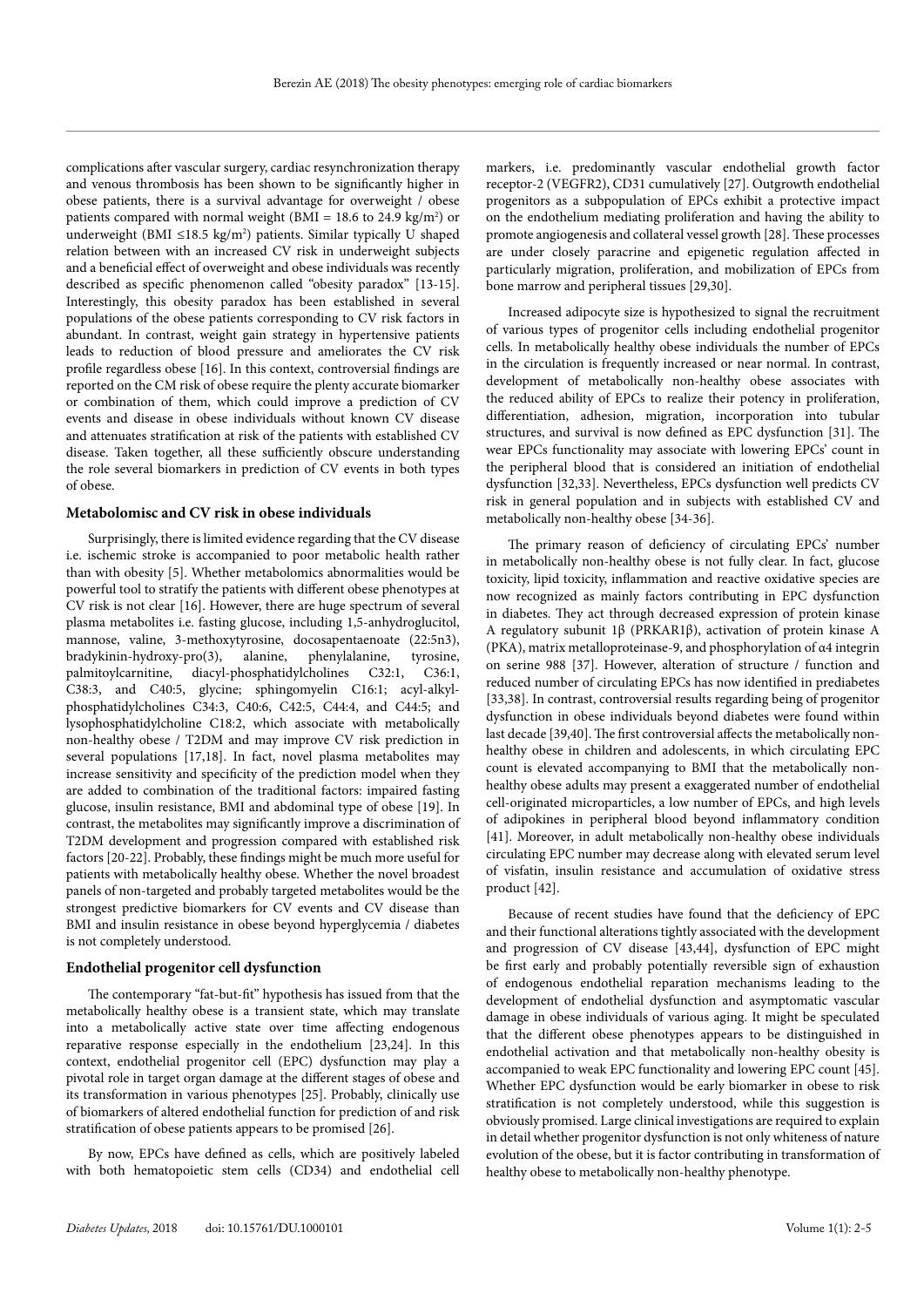#### **Galectin-3**

It is well known that there is close relation between obesityinduced insulin resistance, immune cells accumulation in white adipose tissue (WAT) and inflammation [46]. Indeed, in obesity WAT is characterized by an increased production and secretion of a wide range of inflammatory cytokines including TNF-alpha and interleukin (IL)-6, which may have local effects on endothelium, vasculature and target adipose tissues [47]. Therefore, activated macrophages and other antigen presenting cells that are accumulated in elevated number in fat tissue in both types of obese actively secrete a broad spectrum of locally-produced pro-inflammatory cytokines including galectin-3 (Gal-3). Gal-3 is a beta-galactoside-binding lectin belonging to multifunctional protein family, which enhances chemotaxis of immune and antigen presenting cells, reduces insulin-stimulated glucose uptake in myocytes and adipocytes and impairs insulin-mediated suppression of glucose output in hepatocytes [46]. Gal-3 may bind directly to the insulin receptor (IR) and thereby inhibit down-stream insulin resistance signaling via diminishing interleukin-1 beta production [47- 49]. Therefore, Gal-3 is a modulator of apoptosis, necrosis and fibrosis associated with extracellular remodeling [50].

Gal-3 is increased in obesity and mediates inflammation and fibrosis in the heart and vessels, as well as in the WAT [51]. The most preclinical and clinical studies suggest that this protein protects from inflammation in obese, while there is large body of evidence regarding ability of Gal-3 to deteriorate glucose homeostasis, modulate cell adhesion and induce pro-oxidant pathways [52,53]. Interestingly, the low serum Gal-3 concentrations are closely associated with insulin resistance in patients with type 2 diabetes mellitus [54]. In contrast, an inversely correlation of serum Gal-3 and glycosylated hemoglobin in type 2 diabetes mellitus was found [55]. In clinical settings Gal-3 strongly independently predicts all-cause mortality and CV mortality in the general population and in patients with known CV disease [56,57]. In fact, in cross-sectional analyses of 2946 Framingham Heart Study participants circulating Gal-3 was associated well with abdominal adiposity, dyslipidemia, and hypertension, but Gal-3 did not predict incident CV and metabolic diseases after adjusting for cardiometabolic risk factors [58]. Whether Gal-3 could be a predictive marker of the metabolically non-healthy obese is not clear, although Gal-3 deserves further large clinical trials to understand its role in different obese phenotypes' development.

#### **Pro-inflammatory cytokines**

Recent preclinical and clinical studies have shown that the plasma concentration of inflammatory cytokines, i.e. C-reactive protein, tumour necrosis factor-alpha (TNF-alpha), IL-1 beta and IL-6, is increased in metabolically non-healthy obese in contrast to metabolically healthy obese [59]. These cytokines might interfere with insulin action by suppressing insulin signal transduction counteracting with the anti-inflammatory effect of insulin, and thereby promote inflammation and stimulates preadipocyte proliferation of WAT [60]. In this context, the measurement of circulating level of them could distinguish metabolically healthy obese from metabolically nonhealthy obese [61,62]. However, there are some controversies between preclinical data and clinical findings. Ryder et al (2015) have shown that similar TNF-alpha tissue expressions were found in obese individuals ith and without insulin resistance [63]. Additionally, increased serum TNF-alpha has determined in metabolically healthy obese accompanied to an elevation of both IL-1β level and circulating mononuclear cells bearing on their surface the advanced glycation end product receptor

(RAGE), angiotensin II receptor and s100A12 protein (RAGE ligand). Finally, recent clinical studies have exhibited an important role for IL-1 family members and probably IL-6 but not for TNF-alpha and higher sensitive C-reactive protein in metabolically non-healthy obese [64,65]. Thus, apart from theoretic explanation, inflammatory cytokines would be rather indicator of disease activity than diagnostic biomarker of both obese phenotypes with different CV risk profiles.

#### **Natriuretic peptides**

Natriuretic peptides (NPs) are "cardiometabolic" hormones with well-established cardiovascular, renal, and endocrine abilities affecting sodium reabsorption and blood pressure regulation [66]. Although MPs are markers of biomechanical cardiac stress, their role in the nature evolution of obese is not fully understood. These controversies affect the clearance of NPs in obese and pathophysiological mechanisms controlling the synthesis of them. On the one hand, secretion of NPs is resulting in stretch of the cardiac wall and volume overload of cardiac cavities [67]. On the other hand, recent epidemiological and preclinical / clinical studies have shown that the NP system acts in deficiency in obesity patients is due to worse clearance of NP receptors and neutral endopeptidases [68]. Consequently, NP system in obese do is not able to mediate a wide spectrum of cardiovascular and metabolic protective effects (i.e. vasodilation, natriuresis, diuresis, lipolysis, weight loss, lusitropy, lipid peroxidation, and also improve of mitochondrial respiration and insulin sensitivity) [67].

The elevated circulating level of NPs in a large community-based cohort free of cardiac dysfunction has strongly predicted the risk of newly diagnosed CV diseases regardless obese [69]. However, the concentration of NPs in peripheral blood of HF patients with obesity and T2DM is extremely lower than in HF subjects without these metabolic comorbidities, despite overall the circulating levels of NPs in both cohorts of HF individuals are higher compared to healthy volunteers [70,71].

Brutsaert et al. (2016) [72] have reported that higher levels of brain NP have associated with decreased risk of diabetes in middle-aged adults and that the interrelation has remained after adjustment for waist circumference, low physical activity, estimated glomerular filtration rate and high sensitive C-reactive protein level. In contrast, it is suggested that the low brain NP levels observed in obesity could causally associate with the incidence of diabetes in obesity individuals. The effect of brain NPs might relate to an ability of natriuretic peptides to activate a thermogenic program in brown and white fat tissues, increase energy expenditure and inhibit food intake [70]. Thus, NPs might play several metabolic roles in development of different phenotypes of obesity, but their predictive role in CV disease development in obese patients is uncertain.

In conclusion, the biomarker strategy on risk stratification of the patients with obese appears to be promising, but lack of strong clinical evidence about possibilities to use biomarker-based care as predictors of CV event and CV disease in both obese phenotypes requires more large clinical trial in the future. It is extremely difficult to plenty accurate explain the prognosticative value of novel biomarkers in obese depending phenotypes, while observational studies have shown the serious difference between them in CV risk. Based on current knowledge Gal-3 and EPCs exhibit much more diagnostic ability compared to other biomarkers in this settings. Future investigation might clear the role of both biomarkers carefully.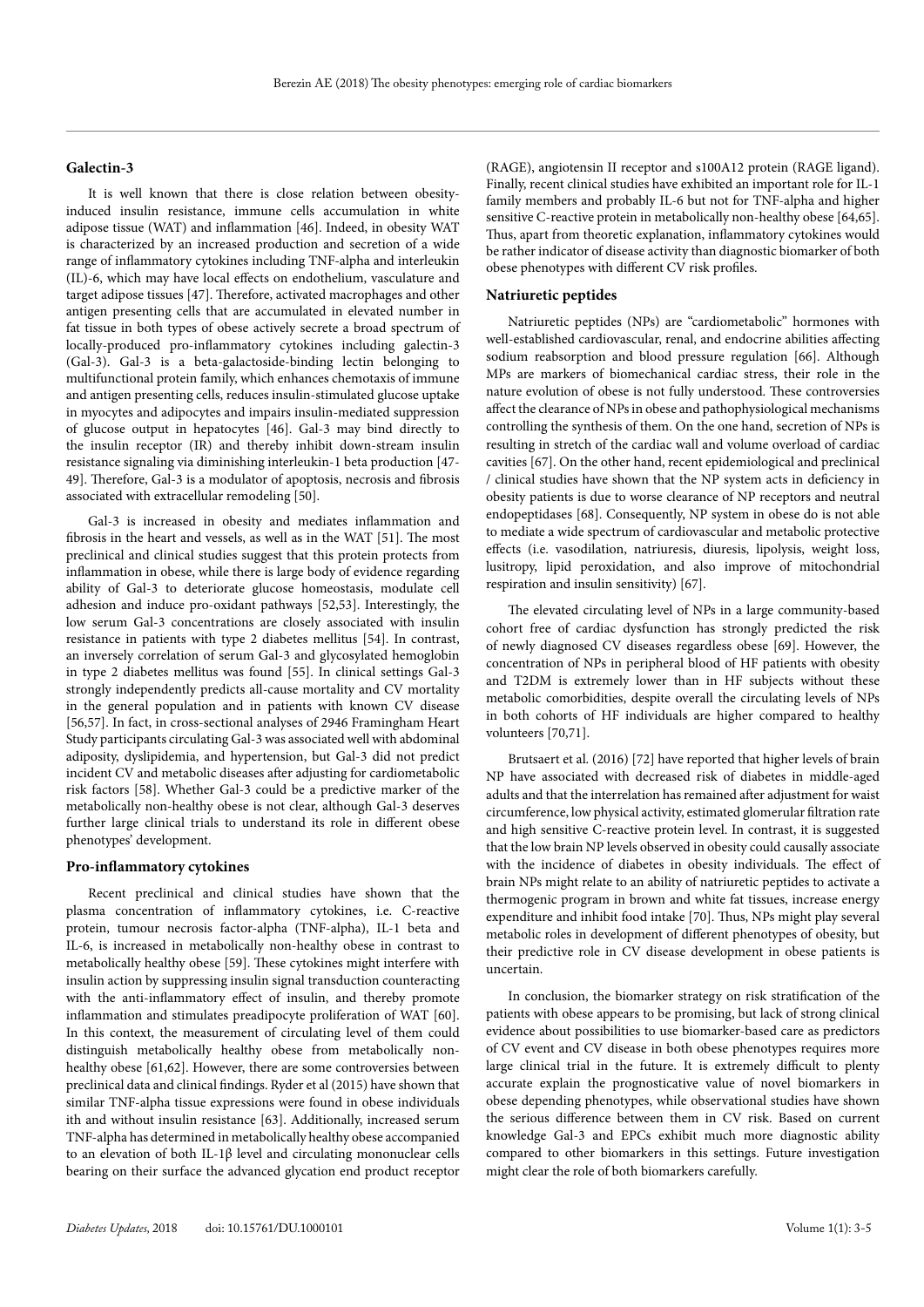#### **Disclosure**

This research received no specific grant from any funding agency in the public, commercial, or not-for-profit sectors.

#### **Conflicts of interest**

No significant financial conflicts of interest relevant to the article topic is declared.

#### **References**

- 1. Vanuzzo D, Pilotto L, Mirolo R, Pirelli S (2008) Cardiovascular risk and cardiometabolic risk: an epidemiological evaluation. *G Ital Cardiol (Rome)* 9: 6S-17S. [\[Crossref\]](http://www.ncbi.nlm.nih.gov/pubmed/18773746)
- 2. Global Burden of Metabolic Risk Factors for Chronic Diseases Collaboration (BMI Mediated Effects), Lu Y, Hajifathalian K, Ezzati M, Woodward M, et al. (2014) Metabolic mediators of the effects of body-mass index, overweight, and obesity on coronary heart disease and stroke: a pooled analysis of 97 prospective cohorts with 1·8 million participants. *Lancet* 383: 970-983. [\[Crossref\]](https://www.ncbi.nlm.nih.gov/pubmed/24269108)
- 3. Gregorio-Arenas E, Ruiz-Cabello P, Camiletti-Moirón D, Moratalla-Cecilia N, Aranda P, et al. (2016) The associations between physical fitness and cardiometabolic risk and body-size phenotypes in perimenopausal women. *Maturitas* 92: 162-167.
- 4. Li Z, Guo X, Liu Y, Zhang N, Chang Y, et al. (2016) Metabolism rather than obesity is associated with ischemic stroke: a cross-sectional study in rural Northeastern China. *Springerplus* 5: 1419.
- 5. Nangia R, Singh H, Kaur K (2016) Prevalence of cardiovascular disease (CVD) risk factors. *Med J Armed Forces India* 72: 315-319. [\[Crossref\]](http://www.ncbi.nlm.nih.gov/pubmed/27843176)
- 6. Eckel RH, Cornier MA (2014) Update on the NCEP ATP-III emerging cardiometabolic risk factors. *BMC Med* 12: 115. [\[Crossref\]](http://www.ncbi.nlm.nih.gov/pubmed/25154373)
- 7. Rey-López JP, de Rezende LF, Pastor-Valero M, Tess BH. (2014) The prevalence of metabolically healthy obesity: a systematic review and critical evaluation of the definitions used. *Obesity Reviews* 15: 781-790.
- 8. Blüher M (2010) The distinction of metabolically 'healthy' from 'unhealthy' obese individuals". *Current Opinion in Lipidology* 21: 38-43
- 9. Blüher M (2014) Are metabolically healthy obese individuals really healthy? *Eur J Endocrinol* 171: R209-R219. [\[Crossref\]](http://www.ncbi.nlm.nih.gov/pubmed/25012199)
- 10. Duncan GE (2010). The "fit but fat" concept revisited: population-based estimates using NHANES. *Int J Behav Nutr Phys Act* 7: 47.
- 11. Stefan N, Häring HU, Hu FB, Schulze MB (2013). Metabolically healthy obesity: epidemiology, mechanisms, and clinical implications. *Lancet Diabetes Endocrino* 1: 152-162.
- 12. Wildman RP, Muntner P, Reynolds K, McGinn AP, Rajpathak S, et al. (2008) The obese without cardiometabolic risk factor clustering and the normal weight with cardiometabolic risk factor clustering: prevalence and correlates of 2 phenotypes among the US population (NHANES 1999-2004). *Arch Intern Med* 168: 1617-24.
- 13. Galyfos G, Geropapas GI, Kerasidis S, Sianou A, Sigala F, et al. (2017) The effect of body mass index on major outcomes after vascular surgery. *J Vasc Surg* 65: 1193-1207. [\[Crossref\]](http://www.ncbi.nlm.nih.gov/pubmed/27876519)
- 14. Nagarajan V, Kohan L, Holland E, Keeley EC, Mazimba S (2016) Obesity paradox in heart failure: a heavy matter. *ESC Heart Fail* 3: 227-234. [\[Crossref\]](http://www.ncbi.nlm.nih.gov/pubmed/27867523)
- 15. Grandin EW, Wand A, Zamani P, Rame JE, Verdino RJ (2016) Relation of body mass index to long-term survival after cardiac resynchronization therapy. *Am J Cardiol*. 118: 1861-1867. [\[Crossref\]](https://www.ncbi.nlm.nih.gov/pubmed/27823599)
- 16. Lechi A1 (2017) The obesity paradox: is it really a paradox? Hypertension. *Eat Weight Disord* 22: 43-48. [\[Crossref\]](http://www.ncbi.nlm.nih.gov/pubmed/27812911)
- 17. Berezin A (2016) Metabolomics in heart failure patients: hype and hope. *Biomarkers J* 2: e21-e23
- 18. Yu D, Moore SC, Matthews CE, Xiang YB, Zhang X, et al. (2016) Plasma metabolomic profiles in association with type 2 diabetes risk and prevalence in Chinese adults. *Metabolomics* 12. [\[Crossref\]](http://www.ncbi.nlm.nih.gov/pubmed/27840598)
- 19. Qiu G, Zheng Y, Wang H, Sun J, Ma H, et al. (2016) Plasma metabolomics identified novel metabolites associated with risk of type 2 diabetes in two prospective cohorts of Chinese adults. *Int J Epidemiol* 45:1507-1516. [[Crossref](https://www.ncbi.nlm.nih.gov/pubmed/27694567)]
- 20. Zhao J, Zhu Y, Hyun N, Zeng D, Uppal K, et al. (2015) Novel metabolic markers for the risk of diabetes development in American Indians. *Diabetes Care* 38: 220-227.
- 21. Carter TC, Rein D, Padberg I, Peter E, Rennefahrt U, et al. (2016) Validation of a metabolite panel for early diagnosis of type 2 diabetes. *Metabolism* 65: 1399-1408. [\[Crossref\]](http://www.ncbi.nlm.nih.gov/pubmed/27506746)
- 22. Lu Y, Wang Y, Ong CN, Subramaniam T (2016) Metabolic signatures and risk of type 2 diabetes in a Chinese population: an untargeted metabolomics study using both LC-MS and GC-MS. *Diabetologia* 59: 2349-2359. [\[Crossref\]](http://www.ncbi.nlm.nih.gov/pubmed/27514531)
- 23. Khan UI, Wang D, Thurston RC, Sowers M, Sutton-Tyrrell K, et al. (2011) Burden of subclinical cardiovascular disease in "metabolically benign" and "at-risk" overweight and obese women: the Study of Women's Health Across the Nation (SWAN). *Atherosclerosis* 217: 179-186.
- 24. Prince RL, Kuk JL, Ambler KA, Dhaliwal J, Ball GD (2014) Predictors of metabolically healthy obesity in children. *Diabetes Care* 37: 1462-1468. [\[Crossref\]](http://www.ncbi.nlm.nih.gov/pubmed/24574347)
- 25. Berezin AE (2016) Endothelial progenitor cells dysfunction and impaired tissue reparation: the missed link in diabetes mellitus development. *Diabetes & Metabolic Syndrome* 11: 215-220. [[Crossref](https://www.ncbi.nlm.nih.gov/pubmed/27578620)]
- 26. Berezin AE (2016) Biomarkers for cardiovascular risk in diabetic patients. *Heart.*
- 27. Asahara T (2007) Endothelial progenitor cells for vascular medicine. *Yakugaku Zasshi* 127: 841-845. [\[Crossref\]](http://www.ncbi.nlm.nih.gov/pubmed/17473526)
- 28. Asahara T, Murohara T, Sullivan A, Silver M, van der Zee R, et al. (1997) Isolation of putative progenitor endothelial cells for angiogenesis. *Science* 275: 964-967.
- 29. Hur J, Yoon CH, Kim HS, Choi JH, Kang HJ, et al. (2004) Characterization of two types of endothelial progenitor cells and their different contributions to neovasculogenesis. *Arterioscler Thromb Vasc Biol* 24: 288-293.
- 30. Berezin A (2016). Epigenetic mechanisms of endothelial progenitor cell dysfunction. *J Clin Epigenet*. 2: 24-26.
- 31. Berezin A (2016) "Impaired phenotype" of endothelial cell-derived microparticles: causality factor contributed the "vascular competence" in diabetes and metabolic syndrome? *Diabetes Res Treat Open Access* 3: 133-136.
- 32. Fadini GP, de Kreutzenberg SV, Coracina A, Baesso I, Agostini C, et al. (2006) Circulating CD34+ cells, metabolic syndrome, and cardiovascular risk. *Eur Heart J*  27: 2247-2255. [\[Crossref\]](http://www.ncbi.nlm.nih.gov/pubmed/16912055)
- 33. Berezin AE, Kremzer AA, Berezina TA, Martovitskaya YV, Gronenko EA (2016) Association between serum osteoprotegerin level and numerous of circulating endothelial- derived and mononuclear-derived progenitor cells in patients with metabolic syndrome. *Data in Brief* 8: 717-722.
- 34. Berezin AE, Samura TA, Kremzer AA, Berezina TA, Martovitskaya YV, (2016). An association of serum vistafin level and number of circulating endothelial progenitor cells in type 2 diabetes mellitus patients. *Diabetes Metab Syndr* 10: 205-212. [[Crossref\]](https://www.ncbi.nlm.nih.gov/pubmed/27377688)
- 35. Berezin AE (2016) Metabolic memory phenomenon in diabetes mellitus: Achieving and perspectives. *Diabetes Metab Syndr* 10: S176-S183.
- 36. Berezin AE, Kremzer AA, Martovitskaya YV, Berezina TA, Gromenko EA (2016) Pattern of endothelial progenitor cells and apoptotic endothelial cell-derived microparticles in chronic heart failure patients with preserved and reduced left ventricular ejection fraction. *EBioMedicine* 4: 86-94.
- 37. Abplanalp WT, Conklin DJ, Cantor JM, Ginsberg MH, Wysoczynski M, et al. (2016) Enhanced integrin a4ß1-mediated adhesion contributes to a mobilization defect of endothelial progenitor cells in diabetes. *Diabetes* 65: 3505-3515.
- 38. Fadini GP, Sartore S, Agostini C, Avogaro A (2007) Significance of endothelial progenitor cells in subjects with diabetes. *Diabetes Care* 30: 1305-1313. [\[Crossref\]](http://www.ncbi.nlm.nih.gov/pubmed/17277037)
- 39. Seki T, Hosaka K, Lim S, Fischer C, Honek J, et al. (2016) Endothelial PDGF-CC regulates angiogenesis-dependent thermogenesis in beige fat. *Nat Commun* 7: 12152.
- 40. Pires A, Martins P, Paiva A, Pereira AM, Marques M, et al. (2015) Circulating endothelial progenitor cells in obese children and adolescents. *J Pediatr* 91: 560-566.
- 41. Noci MV, Ramírez R, Lluch M, Rodríguez M, Carracedo J (2015) Changes in endothelial microparticles and endothelial progenitor cells in obese patients in response to surgical stress. *J Bone Joint Surg Am* 97: 353-358.
- 42. Chen S, Sun L, Gao H, Ren L, Liu N, et al. (2015) Visfatin and oxidative stress influence endothelial progenitor cells in obese populations. *Endocr Res* 40: 83-87.
- 43. Berezin AE (2016) Epigenetically Modified Endothelial Progenitor Cells in Heart Failure. *J Clin Epigenet* 2: 21-23.
- 44. Bochenek ML, Schütz E, Schäfer K (2016) Endothelial cell senescence and thrombosis: Ageing clots. *Thromb Res* 147: 36-45. [\[Crossref\]](http://www.ncbi.nlm.nih.gov/pubmed/27669126)